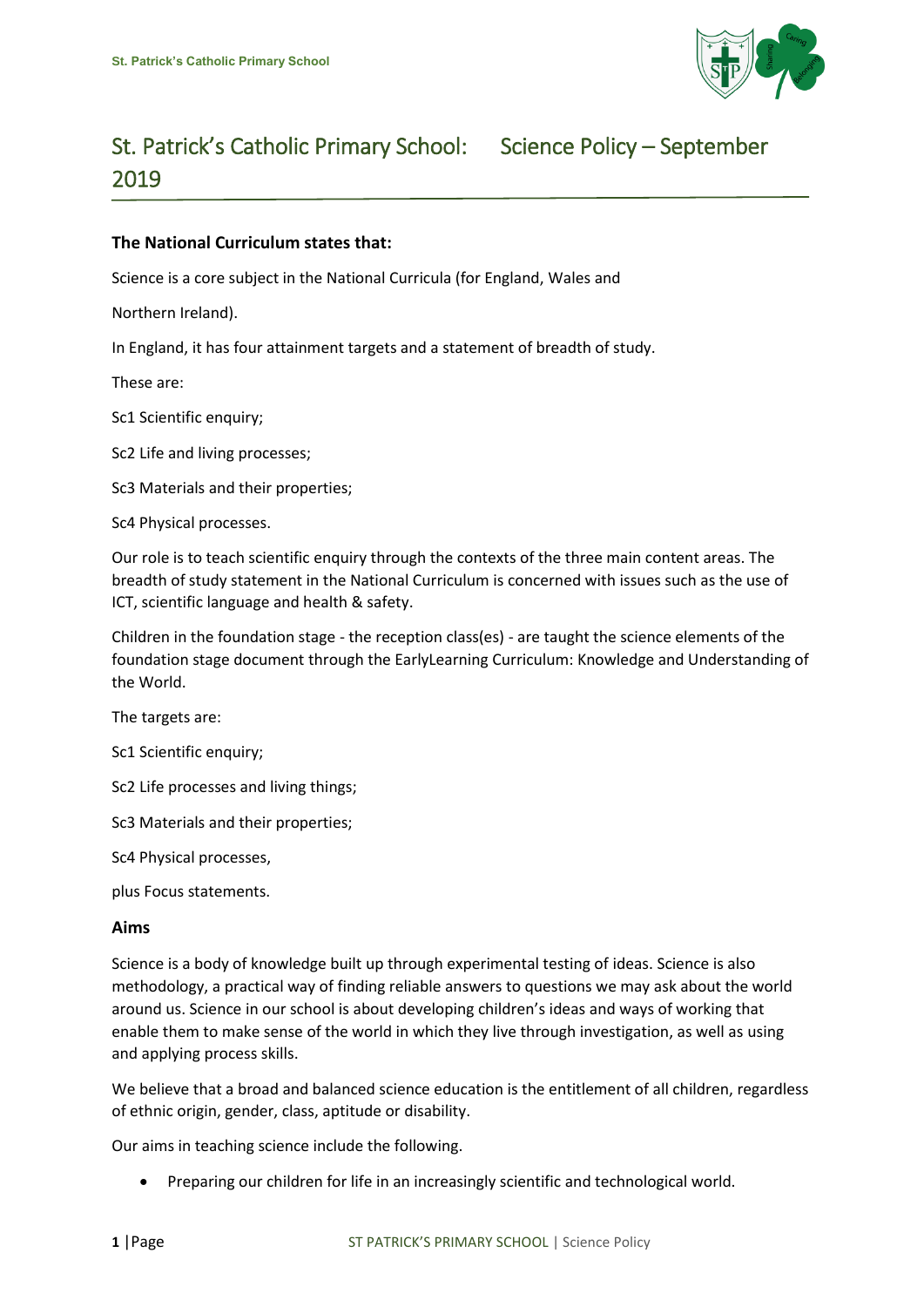

- Fostering concern about, and active care for, our environment.
- Helping our children acquire a growing understanding of scientific ideas.
- Helping develop and extend our children's scientific concept of their world.
- Developing our children's understanding of the international and collaborative nature of science.

## Attitudes

- Encouraging the development of positive attitudes to science.
- Building on our children's natural curiosity and developing a scientific approach to problems.
- Encouraging open-mindedness, self-assessment, perseverance and responsibility.
- Building our children's self-confidence to enable them to work independently.
- Developing our children's social skills to work cooperatively with others.
- Providing our children with an enjoyable experience of science, so that they will develop a deep and lasting interest and may be motivated to study science further.

Skills

- Giving our children an understanding of scientific processes.
- Helping our children to acquire practical scientific skills.
- Developing the skills of investigation including observing, measuring, predicting, hypothesising, experimenting, communicating, interpreting, explaining and evaluating.
- Developing the use of scientific language, recording and techniques.
- Developing the use of ICT in investigating and recording.
- Enabling our children to become effective communicators of scientific ideas, facts and data.

#### 2. Our teaching aims

\* Teaching science (National Curriculum Science Orders or equivalent) in ways that are imaginative, purposeful, well managed and enjoyable.

- \* Giving clear and accurate teacher explanations and offering skilful questioning.
- \* Making links between science and other subjects.

# **Planning and Assessment**

Our science planning is topic based as part of our integrated curriculum approach. The National Curriculum is used as the basis of curriculum planning. Teachers should broadly follow the activities set out in the NC plans, adapting these activities as needed to ensure that all children are able to achieve the objectives of the national curriculum. The class teacher is responsible for planning science lessons. We have planned the topics in science so that they build upon prior learning. We ensure that there are opportunities for children of all abilities to develop their skills and knowledge in each unit and we also build progression into the science scheme of work, so that the children are increasingly challenged as they progress through the school. More able learners are identified and throughout the year, enrichment opportunities are offered, often in partnership with other local schools. Foundation Stage We teach science in the Foundation stage as an integral part of the topic work covered during the year. It comes under Understanding the World in the EYFS. Children must be supported in developing the knowledge, skills and understanding that help them to make sense of the world. Their learning must be supported through offering opportunities for them to use a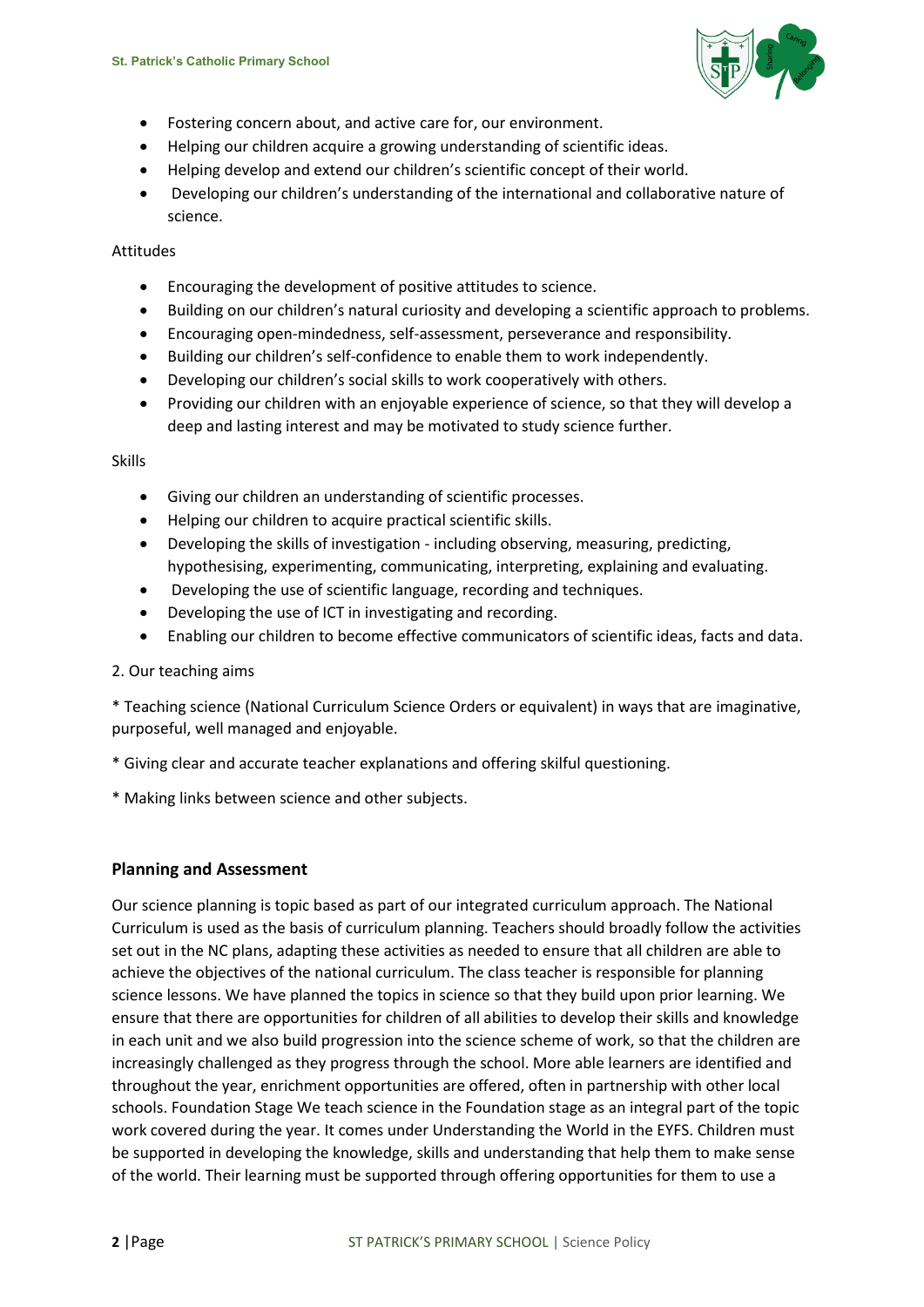

range of tools safely; encounter creatures, people, plants and objects in their natural environments and in real-life situations; undertake practical 'experiments'; and work with a range of materials. The contribution of science to teaching in other curriculum areas actively promoting the skills of thinking, reading, writing, speaking and listening. The children develop oral skills in science lessons through discussions and through recounting their observations of scientific experiments. They develop their writing skills through writing reports and projects and by recording information.The children use weights and measures and learn to use and apply number skills. Through working on investigations, they learn to estimate and predict. They develop the skills of accurate observation and recording of events. They use numbers in many of their answers and conclusions. Computing Children use computing in science lessons where appropriate. They use it to support their work in science by learning how to find, select, and analyse information on the internet. Children use computers to record, present and interpret data and to review, modify and evaluate their work and improve its presentation. Personal, social and health education (PSHE) and citizenship. Science makes a significant contribution to the teaching of personal, social and health education. This is mainly in two areas. Firstly, the subject matter lends itself to raising matters of citizenship and social welfare and healthy eating and exercise. Secondly, children benefit from the nature of the subject in that it gives them opportunities to take part in debates and discussions. Science promotes the concept of positive citizenship. Spiritual, moral, social and cultural development Science teaching offers children many opportunities to examine some of the fundamental questions in life, for example, the evolution of living things and how the world was created. Through many of the amazing processes that affect living things, children develop a sense of awe and wonder regarding the nature of our world. Science raises many social and moral questions. Through the teaching of science, children have the opportunity to discuss, for example, the effects of pollution and the moral questions involved in this issue. We give them the chance to reflect on the way people care for the planet and how science can contribute to the way we manage the Earth's resources. Science teaches children about the reasons why people are different and, by developing the children's knowledge and understanding of physical and environmental factors, it promotes respect for other people.

We assess children's work formatively in science through observations and marking. These assessments inform the class teacher's planning for future lessons. At the end of a unit of work, the class teacher makes a judgement about the children's achievements. A pre learning task is carried out and wherever possible, children are the first to assess their learning. Assessments may take the form of a practical activity, a concept map or a written assessment. The teacher records these assessments to inform reports to parents and the next class teacher at the end of the year

# **Leadership and Management**

It is the responsibility of the Science Subject Leader, the Headteacher and Governors to monitor the standards of children's work and the quality of teaching in science. The Science Subject Co-ordinator is also responsible for supporting colleagues in the teaching of science, for being informed about current developments in the subject and for providing a strategic lead and direction for the subject in the school. An action plan is written and reviewed annually. The science subject co-ordinator helps with the levelling and moderation of work samples to ensure consistency and calls in books and assessment folders for scrutiny and evidence of progress, with feedback being given to staff on a termly basis. We are working with a cluster of schools to share ideas and look at how we moderate our science books.

#### **The Role of Governors**